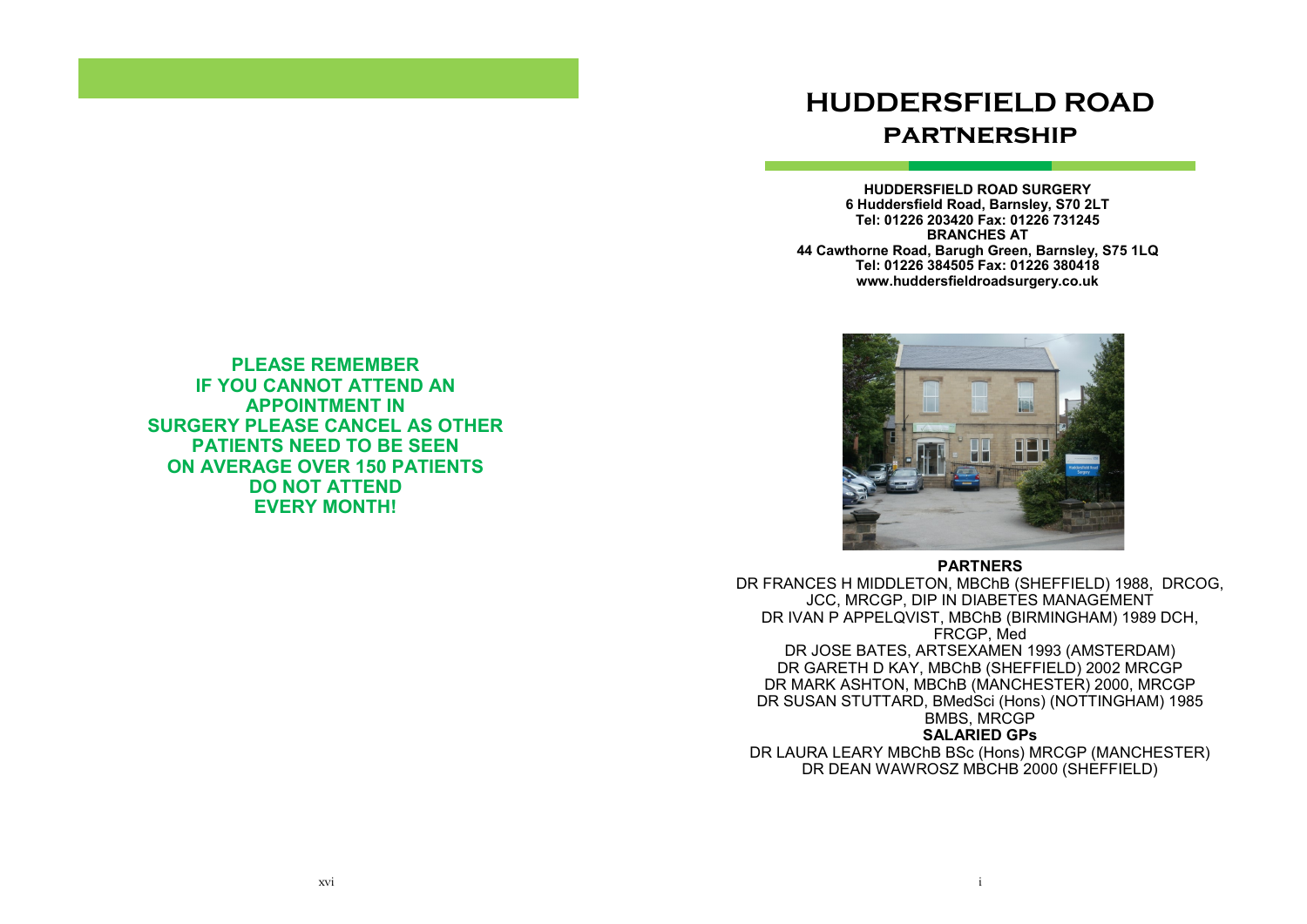# **HUDDERSFIELD ROAD SURGERY OPENING HOURS**

Monday—Friday 7.30 am—6.30 pm

We offer an extensive range of appointment times

throughout the day—every day

# **Late Opening**

Every alternate Tuesday/Thursday until 7.45 pm

# **BARUGH GREEN OPENING HOURS**

Monday & Friday—8am—1pm

Tuesday—Thursday—8am—6pm

# **EXTENDED HOURS**

Early morning and late evening surgeries are by appointment only and are aimed at our patients who have difficulty in attending during normal working hours. The late surgeries are not open for collecting prescriptions or general enquires and are purely for patients with appointments.

# **OUT OF HOURS**

After 6.30 pm weekdays, weekends and Bank Holidays

If you should ring the surgery out of hours to access a

doctor you will hear a message informing you that the surgery is closed and to hang up and redial 111. This will put you through to NHS 111 who will assess your needs and assist you with your problem. You may be offered advice, a consultation or a home visit. If you feel you are in an

emergency situation please dial 999.

This service is commissioned by NHS England.

## Huddersfield Road Partnership is a *general* partnership not a *limited* partnership

# **EMERGENCIES**

**If you are confronted by a serious problem call an ambulance (999) before calling surgery.**

**Such instances are:**

- Chest pain in someone over 40 years old
- Severe breathlessness which is unusual for the patient
- Unconscious/difficulty rousing
- $F.A.S.T.$ —
- Facial weakness—can the person smile? Has their mouth or eye dropped?
- Arm weakness—can the person raise both arms?
- Speech problems—can the person speak clearly and understand what you say?
- Time to call 999
- Sudden loss of vision
- Vomiting blood
- Prolonged fit-more than 10 minutes
- Early pregnancy severe abdominal pain
- Any severe pain in the body
- This list is not exhaustive

### **New Service**

### **i-HEART BARNSLEY**

### **If you are unable to obtain a GP appointment please contact i-HEART who offer these new services:**

- A dedicated Barnsley telephone number for patients/public to call
- Assessment and advice by a clinician over the telephone
- Flexible appointments times at evenings and weekends Consultations through different channels (email, telephone, virtual video

### **Telephone 01226 242419**

and face to face)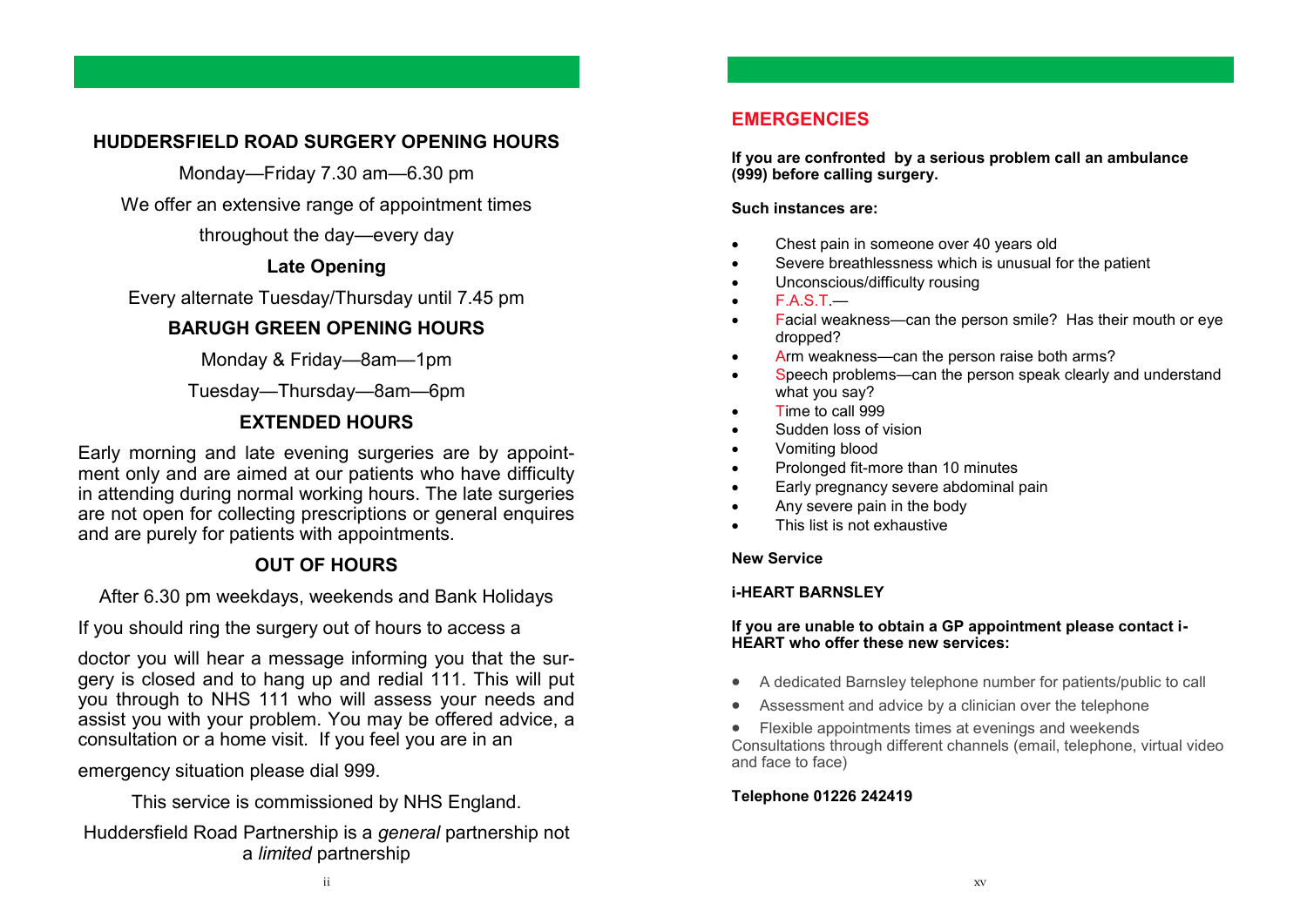# **APPPOINTMENT SYSTEM The Practice aims to provide the most appropriate access and appointments to all patients needing medical care. To facilitate this the receptionist will ask you about the nature of your problem and arrange the most suitable appointment.**

### **ROUTINE APPOINTMENTS**

There are both male and female doctors working within the practice for your choice. An appointment system operates at the surgery to minimize patient waiting times. Appointments may be made personally at reception by telephone or on-line. Please make every effort to attend promptly for appointments in order to avoid loss of valuable consultation time. Although we do try to make appointments with the doctor of your choice, at times it may be quicker to see the first available doctor.

The Surgery endeavors to provide appointments to book one month in advance.

### **SAME DAY APPOINTMENTS**

The Surgery offers a limited number of same day appointments for urgent and non urgent problems.

# **TELEPHONE ADVICE**

If appropriate, you may be offered a telephone consultation when a doctor will return your call after surgery. Our Practice Nurses are available for telephone advice between 1.30 pm and 2.15 pm every day.

# **APPOINTMENTS REMINDERS**

If we have a mobile telephone number in your medical record the practice operates a system whereby you will receive a text message to remind you the day before your appointment. Please ensure we have your up to date personal details so you are able to take advantage of this service.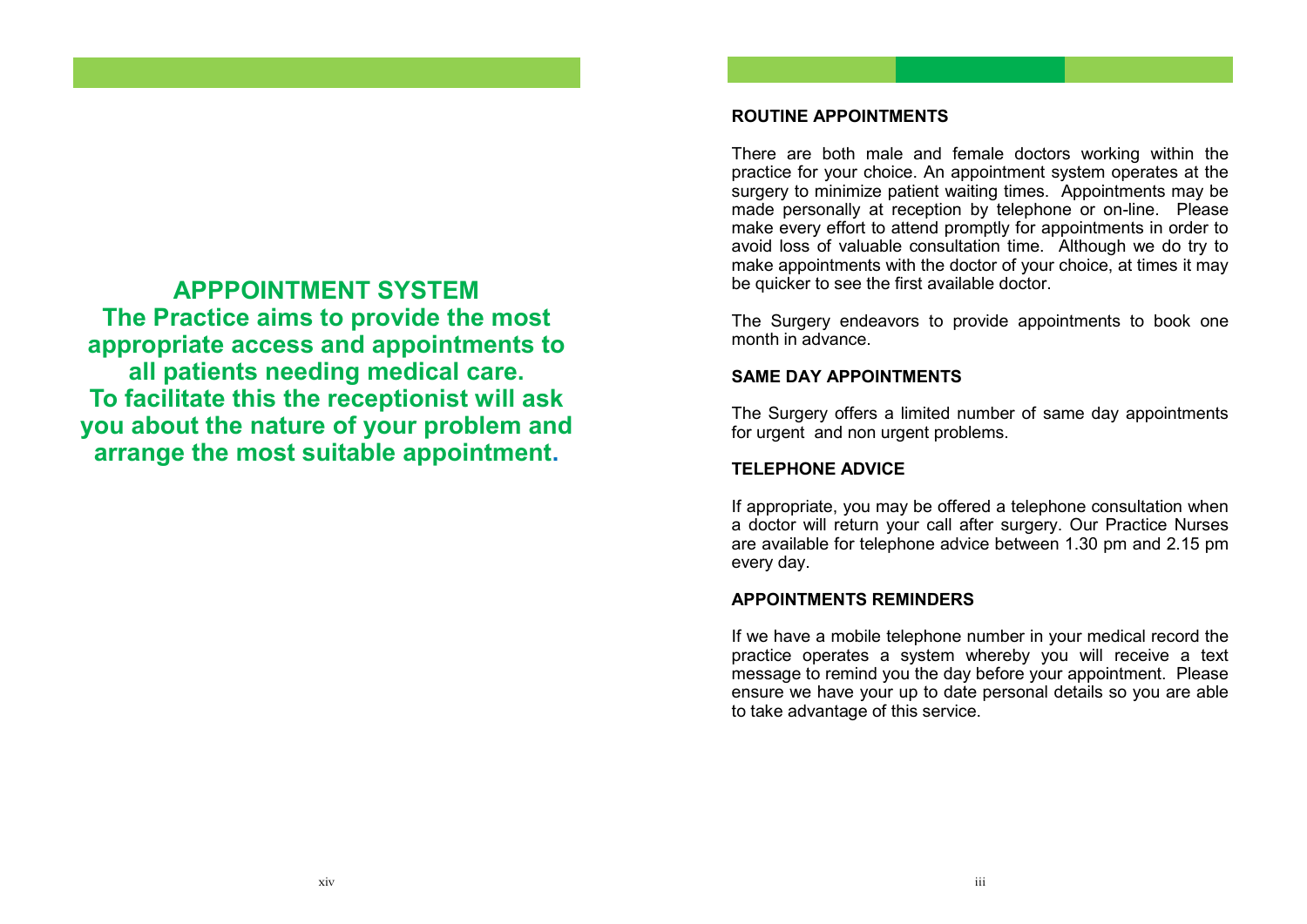### **HOME VISITS**

Home visits are reserved for the following groups of patients:

- Terminally ill
- Housebound
- Patients who are severely ill and cannot be mobilised

Although a traditional part of general practice, home visits are time consuming. Please remember that several patients can be seen in the practice in the time that it takes to make one home visit. We want to see patients as quickly as possible, and the best way is often to encourage them to come to the surgery, because your GP will have access to all your medical records, including those held on computer.

There are also better facilities for examining and treating patients at the surgery. Babies and small children should be brought to surgery where we will do our best to see them promptly. If the reception staff are made aware that your child is particularly unwell, they will do everything they can to see that you are not kept waiting unnecessarily to see the doctor.

Transport/social problems—We cannot undertake home visits for reasons of convenience or lack of transport. We will be happy to provide you with details of local taxi firms. From experience, we are aware that relatives, neighbours or friends are often willing to help out. Our responsibility to you is to resolve the medical problem you have; your responsibility is to take all the reasonable steps you are able to, to enable us to do that.

### **PLEASE REQUEST VISITS BEFORE 10.30 AM WHENEVER POSSIBLE**

# **New Service**

# **i-HEART BARNSLEY**

**If you are unable to obtain a GP appointment please contact i-HEART who offer these new services:**

- A dedicated Barnsley telephone number for patients/public to call
- Assessment and advice by a clinician over the telephone
- Flexible appointments times at evenings and weekends

Consultations through different channels (email, telephone, virtual video and face to face)

# **Telephone 01226 242419**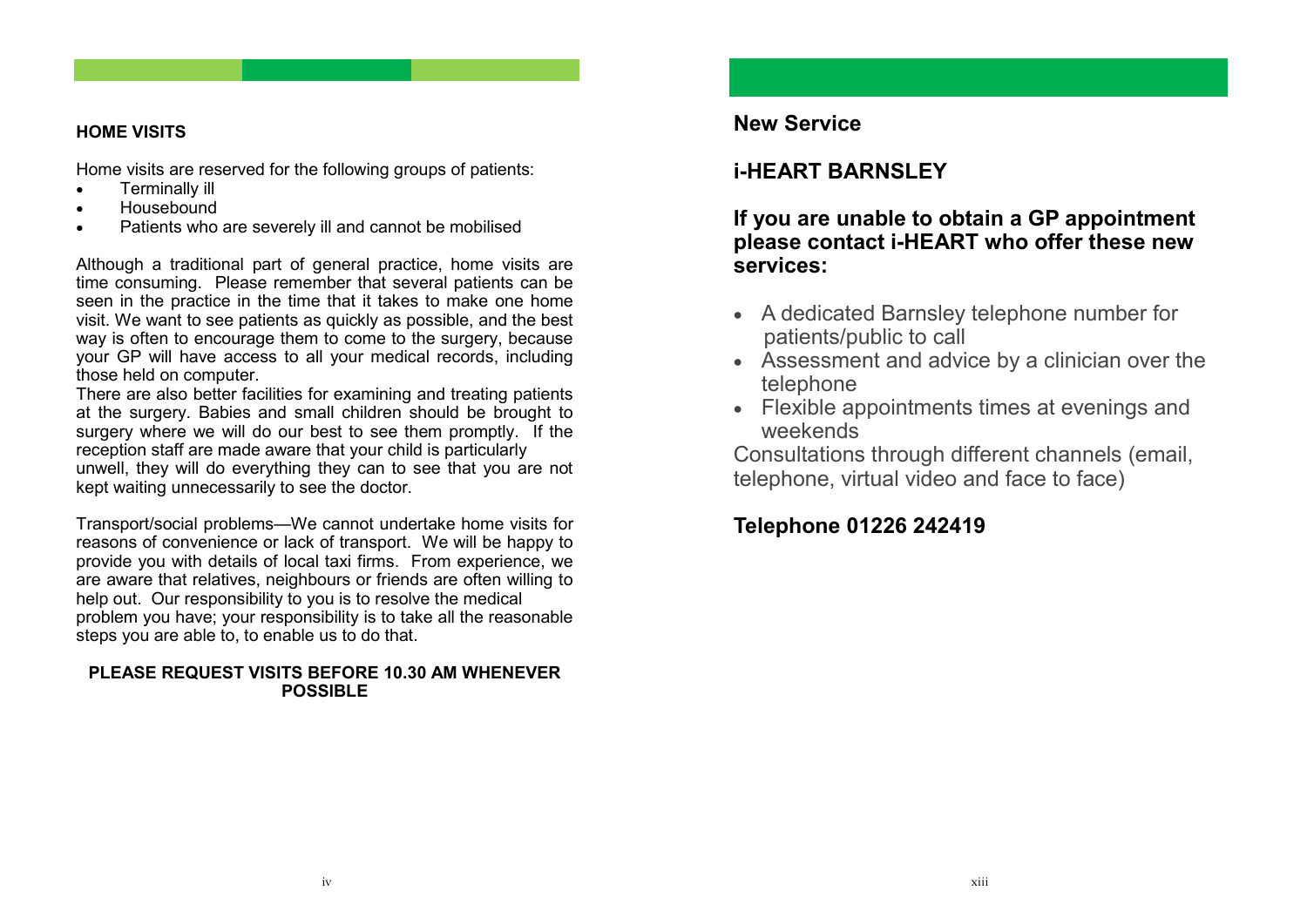### **ROUTINE APPOINTMENTS**

There are both male and female doctors working within the practice for your choice. An appointment system operates at the surgery to minimize patient waiting times. Appointments may be made personally at reception by telephone or on-line. Please make every effort to attend promptly for appointments in order to avoid loss of valuable consultation time. Although we do try to make appointments with the doctor of your choice, at times it may be quicker to see the first available doctor.

The Surgery endeavors to provide appointments to book two months in advance

### **SAME DAY APPOINTMENTS**

The Surgery offers a limited number of same day appointments for urgent and non urgent problems.

### **TELEPHONE ADVICE**

If appropriate, you may be offered a telephone consultation when a doctor will return your call after surgery. Our Practice Nurses are available for telephone advice between 1.30 pm and 2.15 pm every day.

### **APPOINTMENTS REMINDERS**

If we have a mobile telephone number in your medical record the practice operates a system whereby you will receive a text message to remind you the day before your appointment. Please ensure we have your up to date personal details so you are able to take advantage of this service.

### **HOW TO REGISTER**

To register at this practice you will need to call in person and complete a registration form. You will be asked to complete a simple patient questionnaire so we have as much information about any medical condition you may have until we receive your full medical record from your previous doctor. Please give us as much information as you can. You will be offered a health check with one of our Health Care Assistants in order to assess any current or future needs and to introduce our services. If you suffer from any long term condition, eg Diabetes, Asthma, COPD, CHD, we have Practice Nurses who specialise in these conditions and you should make an early appointment with them for a review.

### **ON-LINE ACCESS**

When you register with the Surgery, if you would like on-line access please ask the receptionist. This will enable you to book and cancel appointments and order any repeat prescriptions through our website. Please make sure you bring some photographic identification.

### **CHANGE OF PERSONAL DETAILS**

It is your responsibility to inform the surgery of any personal changes, so that our medical records can be kept up to date.

### **NHS ZERO TOLERANCE POLICY**

The practice supports the NHS policy of zero tolerance with regard to violence or abuse to the doctors, staff or others on the practice premises . Persons abusing this policy may be reported to the police and removed from the practice list.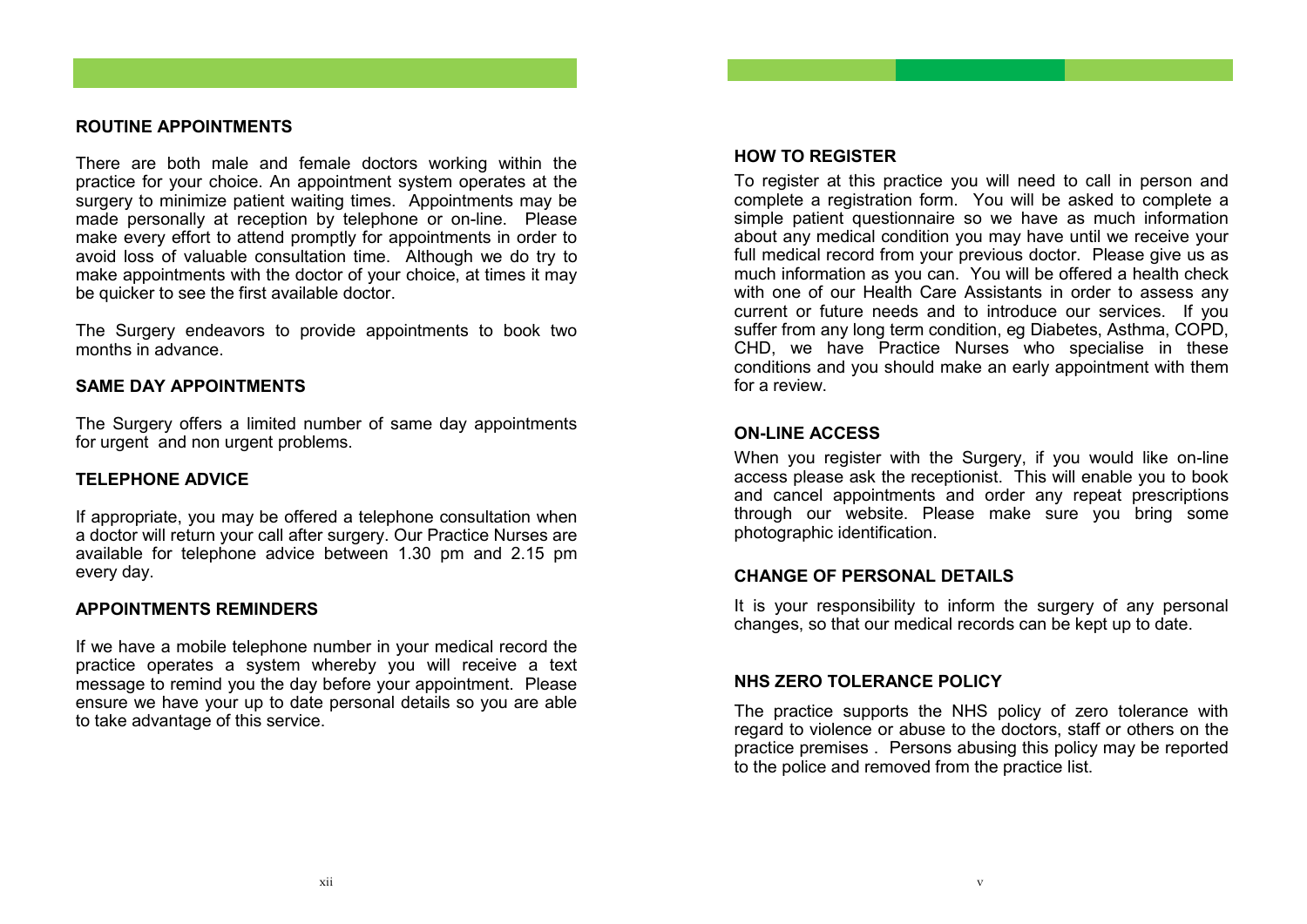#### **PRACTICE AREA**

You must live in our practice area to be eligible to register at this practice. This is to ensure we can offer a complete range of services to you and any family members. Our area covers Barnsley town centre and the following: Pogmoor, Gawber, Wilthorpe, Barugh Green, Cawthorne, Silkstone, Silkstone Common, Gilroyd, Kingstone, Dodworth, Staincross, Darton, Mapplewell, Athersley, New Lodge, Carlton, Monk Bretton, Stairfoot, Ardsley, Worsbrough, Ward Green, Lundwood, Cundy Cross. If you are in any doubt please enquire at reception.

If you move to an address outside the practice boundaries you will be required to register with a GP nearer to your home. This is a practice ruling and we are unable to make any exceptions. Please inform other Health Care Providers such as hospitals in view of referrals and outstanding clinic appointments.

#### **REPEAT PRESCRIPTIONS**

Repeat prescriptions will be issued at the doctor's discretion and are normally for patients on long term treatment. Requests for prescriptions can be made in writing, by bringing into surgery , posting or on-line. Please enclose a stamped addressed envelope if you wish us to return to you by post. You will be asked to see the doctor or nurse at regular intervals for review of medication. Please allow 2 working days before collection of your prescription making allowances for weekends and public holidays

#### **ELECTRONIC PRESCRIPTION SERVICE (EPS)**

The Surgery now offers patients the Electronic Prescription Service (EPS). If your local Pharmacy has asked you to nominate them as your preferred Pharmacy your prescription can be sent electronically to them, therefore saving you a journey to the surgery to collect it. Alternatively inform reception of your nominated Pharmacy and this will be recorded on your record.

#### **IF YOU HAVE EXPERIENCED A PROBLEM**

If you are not happy with the care, service or treatment you have received in the practice, it is important that you tell us. We try to sort any problems as quickly and informally as possible. In some cases, a word with an appropriate member of staff is all that is needed to put things right. You will not be treated any differently because you have made a complaint.

#### **HOW TO COMPLAIN**

If your complaint cannot be easily resolved and you wish to make a formal complaint you need to advise us as soon as possible. Please ask at Reception for a copy of our complaints procedure which will explain how to make a formal complaint and how it will be dealt with.

If you are not happy with the response from the practice you may forward your complaint to NHS England Monday to Friday 8am-6pm except bank holidays.

Customer Contact Centre: 0300 311 2233

Email: England.contactus@nhs.net

Post: NHS England, PO Box 16738, Redditch B97-9PT

Website: www.england.nhs.uk/contact-us/

You have a right to approach the Ombudsman<br>Contact: The Parliamentary & Health

The Parliamentary & Health Service Ombudsman Millbank Tower, Millbank, London SW1P 4QP Website: www.ombudsman.org.uk

#### FOR FURTHER INFORMATION OF PRIMARY MEDICAL SERVICES AVAILA-BLE IN THE AREA PLEASE CONTACT: NHS Barnsley Longfields Court, Middlewoods Way Carlton, Barnsley. S71 3GN Tel: 01226 327144

www.barnsley.nhs.uk

You may approach Healthwatch for help or advice:

Healthwatch Barnsley is based at The Core on County Way in Barnsley and can be contacted on : 01226 320106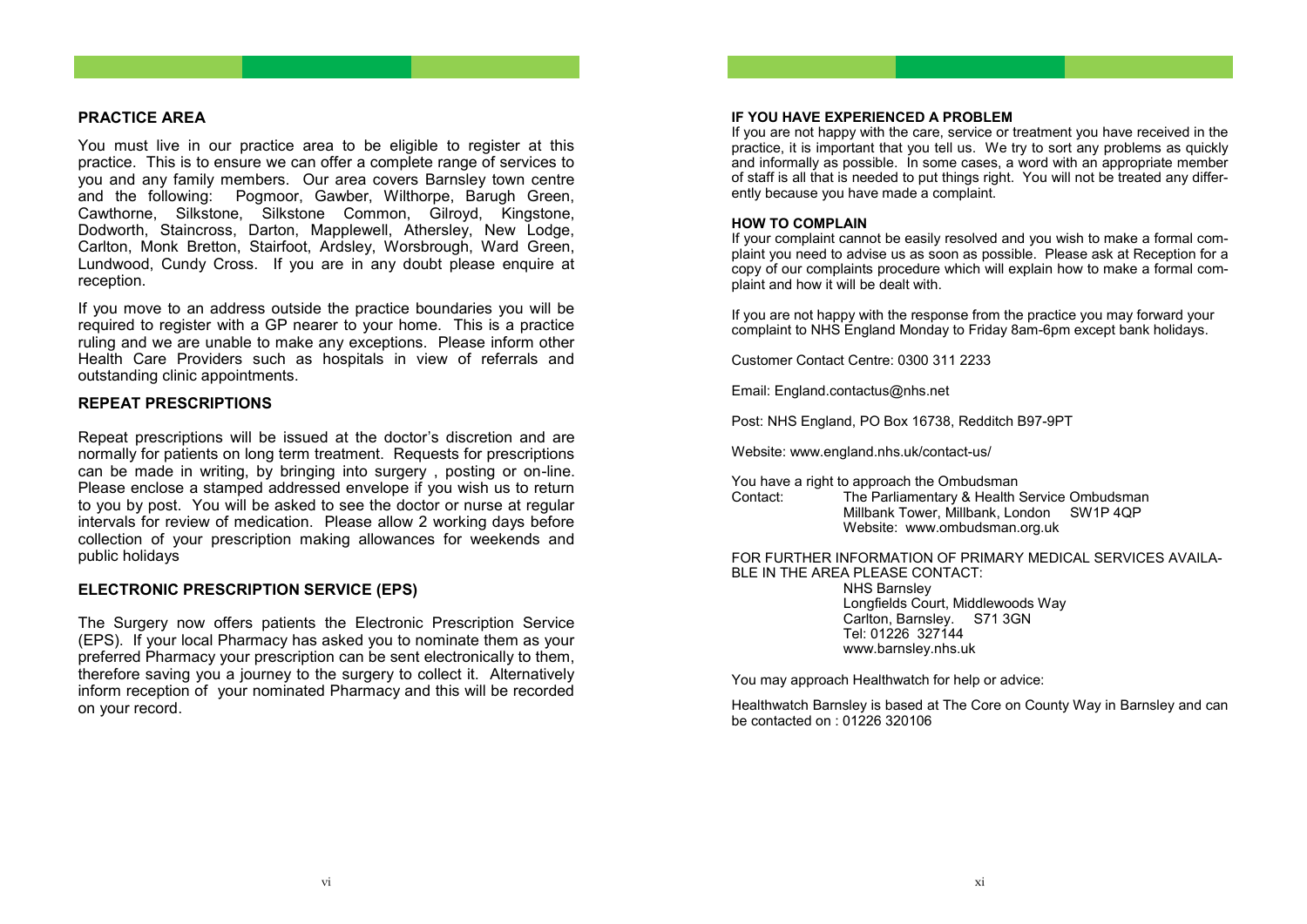## BARUGH GREEN SURGERY 44 Cawthorne Road, Barugh Green, Barnsley Tel: 01226 384505

The Huddersfield Road Partnership has a branch surgery at Barugh Green, Barnsley, which any patient may attend. We encourage patients to ring the surgery of their choice when booking appointments. If a suitable appointment is not available at your surgery of choice you may be offered an appointment at one of the other branches.

# **Opening Hours**

Monday and Friday 8.00 am—2 pm

Tuesday, Wednesday, Thursday

# 8.00 am—6 pm

We dispense medications within the above hours.

If you need to contact the surgery out of these hours your call will be automatically transferred to the Huddersfield Road Surgery.

A dispensing service of medication to patients living in the Cawthorne, Silkstone and Silkstone common areas is

available for patients attending the Barugh Green branch surgery. A delivery service is available for those who have difficulties collecting their medication.

We cannot dispense to any patient living within 1.6km of a pharmacy and those outside 1.6km still have the choice of using a pharmacy if they so wish.

**SERVICES** The practice offers the following clinics: - please ask reception for details

> Diabetes, Chronic Heart Disease Stroke/CVA, Atrial Fibrillation Asthma, COPD Smoking Cessation Ante-Natal, Well Baby Clinic Contraception (Nexaplanon/IUD fitting) Anti-coagulation, NHS Healthchecks Alcohol and Substance Misuse Psychology, Minor Surgery

# **TRAVEL VACCINATIONS**

Please collect a travel form from reception and return completed at least 6 weeks prior to your holiday to ensure adequate cover.

## **FLU VACCINATION**

Influenza vaccination is recommended for all patients over 65, patients with long term conditions and pregnant ladies. Appointments will be available from September onwards.

# **KNOW YOUR SCORE!**

The practice offers an NHS Health Check to patients between 40 and 74 every 5 years to identify your own personal score. Your score will give you a percentage of the likelihood of developing a heart condition or diabetes. Depending upon the result we can offer support and advice where needed to reduce your risk.

## **NON NHS EXAMINATIONS/FORMS**

Some of our doctors are happy to carry out medicals, eg insurance, driving licence, HGV etc by appointment. Please enquire at reception.